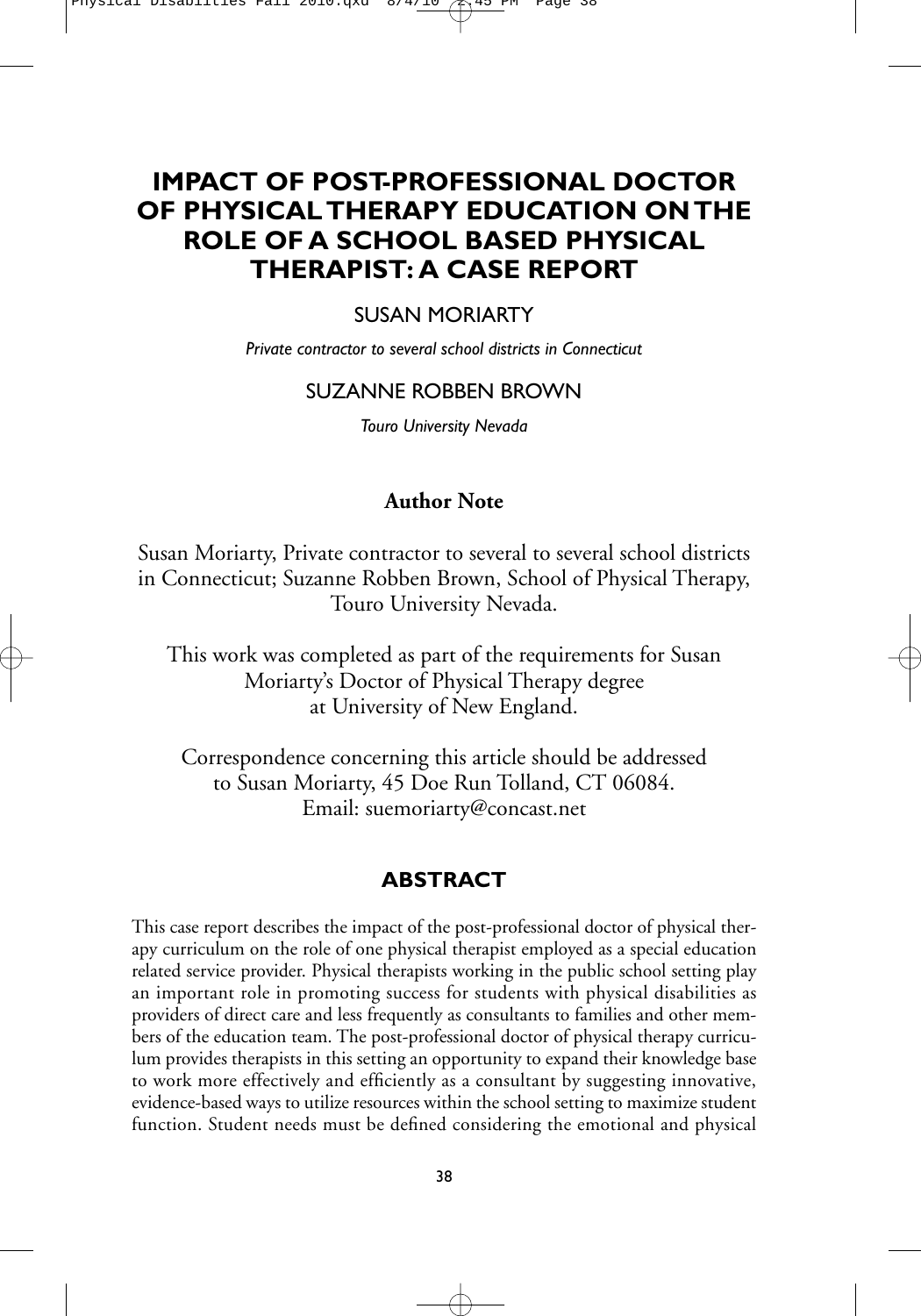challenges as well as resources to promote student success in the educational environment. This case report discusses a student on the verge of transition from an intermediate school to a middle school. A change in service delivery from direct physical therapy to consultation as needed was made with an outcome of increased student participation, increased physical activity, and improved academic performance.

Since the passage of Public Law 94-142 in 1975, known as the Education for All Handicapped Children Act, physical therapy has been considered a special education related service in public schools (McEwen, 2009a). The most recent reauthorization in 2004 of the law, the Individuals with Disabilities Education Act (IDEA), emphasizes the role of the physical therapist contributing to students reaching their maximum level of independence for living skills, employment, and further education. Academic achievement and functional performance are main themes for goals to promote student abilities throughout IDEA (David, 2005). According to IDEA, "special education and related services in the IEP must be based on peer-reviewed research to the extent practical and refer to scientifically based instructional practices" (David, 2005, p.1).

Three publications available through the American Physical Therapy Association (APTA), *Providing Physical Therapy Services Under Parts B&C of IDEA* by McEwen (2009a), "Updated Competencies for PT's Working in Schools" by Effgen, Chiarello, and Milbourne (2007), and *The Preferred Curricular Model for the Transition Clinical Doctoral (t-DPT)Program and Learner* by the APTA (2006), all emphasize not only the use of evidencebased practice to guide clinical decision-making, but also knowledge of policy and legislation to understand the role of the physical therapist in the school setting, concepts of wellness and prevention to promote health, and interpersonal skills to help build consensus and team work and understand administrative issues.

Physical therapy services are provided to students with physical disabilities in several models of service delivery that impact educational function including direct services, adaptive/assistive equipment, and consultation (Effgen et al., 2007). Direct service, or hands on physical therapy, may take place in a therapy room or classroom as deemed appropriate (McEwen, 2009a). Direct service involves a physical therapist providing a student treatment in a face-to-face setting to improve or acquire a functional skill that is needed to benefit from special education under IDEA, or to remedy inclusion and accessibility challenges under section 504 of the Rehabilitation Act of 1973 and the Americans with Disabilities Act (McEwen, 2009a). This model of service is often used with younger students whose educational curriculum involves a gross motor component. As a student moves toward a more academic program of instruction, direct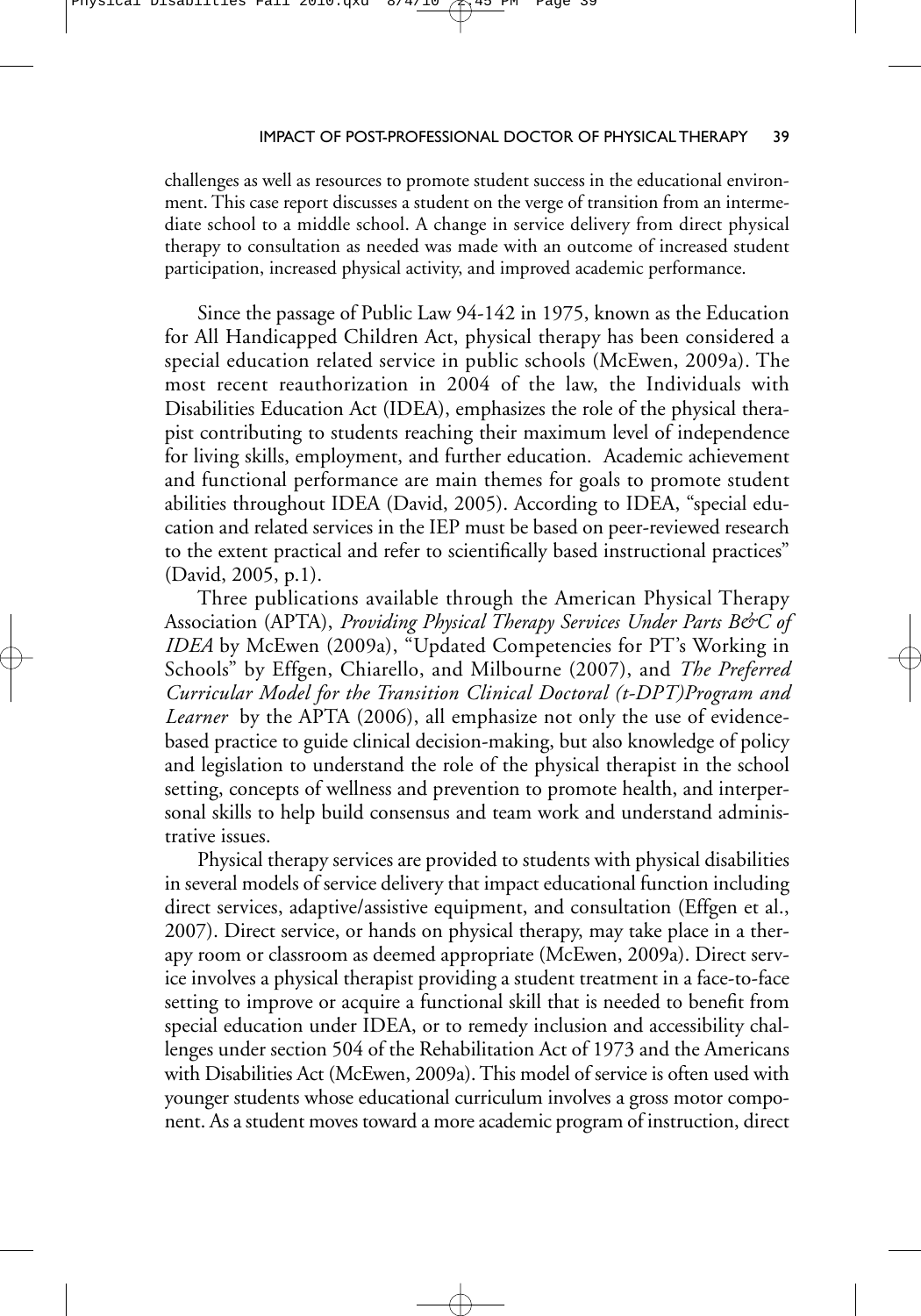services may interfere with academic schedules. In middle and high school when the class format requires the student presence in the classroom and scheduling of core and elective courses is tight, this delivery model presents many challenges for the academically focused student.

A second service delivery model is helping a student with selection of adaptive equipment and assistive technology to accommodate a physical limitation, rather than motor skill acquisition (McEwen, 2009a). This model of service may result in higher one-time expenditures, but the student remains in academic activities with less interruption. The lack of direct services may concern some families, so it is essential that close monitoring of the student's academic performance be implemented to assure that the adaptive/assistive equipment is meeting the student's needs for education.

The third option for service delivery is the consultant model. This model involves the physical therapist working with and supervising school staff to implement educational activities to help meet functional mobility needs (McEwen, 2009a). As a consultant, the physical therapist is responsible for training appropriate staff in how to meet student needs (McEwen, 2009a). In effect this model extends the related-services effect so the student receives therapeutic benefits when the therapist is present, as well as throughout the school day with specific educational functional activities incorporated into the school day and routine. According to Effgen et al., (2007), therapists should attempt to "imbed therapy interventions into the context of student activities and routines" (p. 271-272).

The decision to implement any individual model of service delivery needs to be supported by evidence (David, 2005) as well as take into consideration the expectations and experiences of the student, family, and educational staff (Kaminker, Chiarello, O'Neil, &Dichter, 2004; McEwen, 2009a). Ethical and fiduciary dilemmas may add conflict and confusion to the clinical decision making process in determining which service delivery model will best meet the student's unique needs; therefore, a physical therapist working in the school setting must possess advanced clinical decision-making skills and a broad-based knowledge of the resources and options available to a local educational agency (Effgen et al., 2007).

The need for this type of physical therapist is not exclusive to educational settings (Rapport, Stelzner, & Rodriquez, 2007). Advances in healthcare and the increasing complexity of service delivery have stimulated the physical therapy profession to recommend the pre-service professional education for a physical therapist be at the professional doctorate level (Rapport et al., 2007). Practitioners with this three-year graduate school doctor of physical therapy (DPT) degree should be better qualified to deliver each model of care required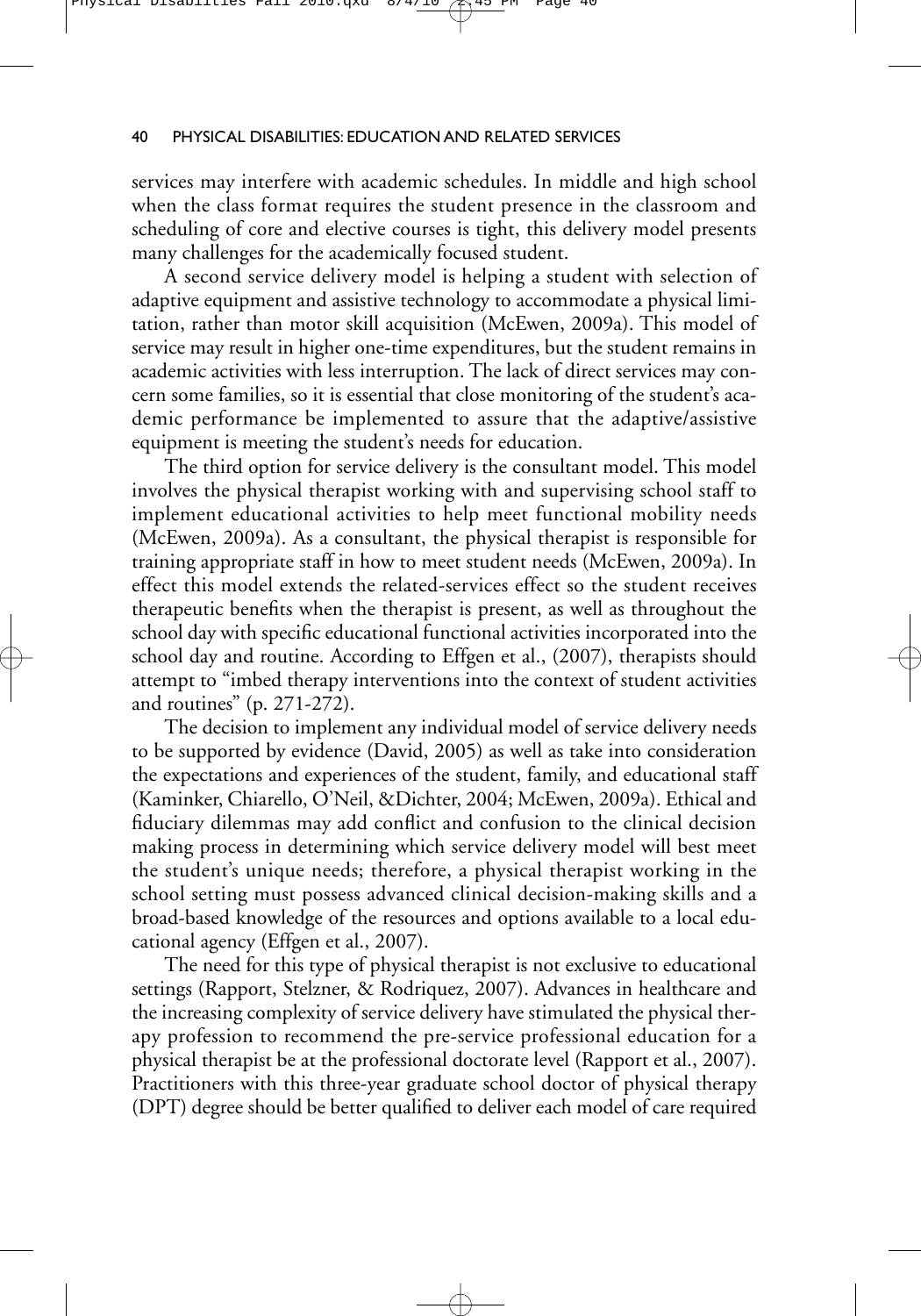in the school system (Rapport et al., 2007). In addition to adopting a new preservice education level, existing physical therapists have been encouraged by APTA's Vision 2020 (http://www.apta.org) to seek formal education to acquire equivalent competencies to the professional doctorate. The APTA recommended fast-track post-professional doctor of physical therapy degree, also frequently referred to as a transitional doctor of physical therapy degree (t-DPT), is designed to offer practicing physical therapists an opportunity to demonstrate equivalent competency in the doctoral outcomes through awarding of graduate-level credit in recognition of prior academic knowledge and work experience as well as requiring additional formal coursework (http:// www.apta.org). According to the transition doctor of physical therapy (t-DPT) degree frequently asked questions section of the APTA website, the t-DPT "reflects an augmentation in the physical therapist professional body of knowledge and practice over the last 5-10 years" (http://www.apta.org). The modules of study recommended by the APTA (2006) for the post-professional doctor of physical therapy curriculum closely match the competencies for physical therapists working in the public school setting as defined by Effgen et al. (2007). (See Table 1)

The following case report demonstrates the application of the enhanced knowledge gained by one physical therapist that was acquired through the post-professional doctor of physical therapy curriculum of the University of New England. The aim of this case report is to describe the impact of this knowledge on one physical therapist as a special education related service provider, and thus on one student.

### **STUDENT BACKGROUND**

The student was a fifth grade male with grade level academic ability and uncompromised verbal ability attending an intermediate school during the last quarter of the school year. His academic performance was at or above grade level expectations in all core academic subjects at the beginning of the school year. He had a medical diagnosis of spastic quadriplegia cerebral palsy. The student's Gross Motor Function Classification, Expanded and Revised 2007 version, was Level III indicating that he was ambulatory with a posterior walker, but would use a self-propelled manual wheelchair for long distances or when fatigued. Transfers were performed independently utilizing upper extremity support. The family reported the student primarily used a posterior walker for community mobility and the student was independent in all transfers and personal care needs at home with the exception of donning bilateral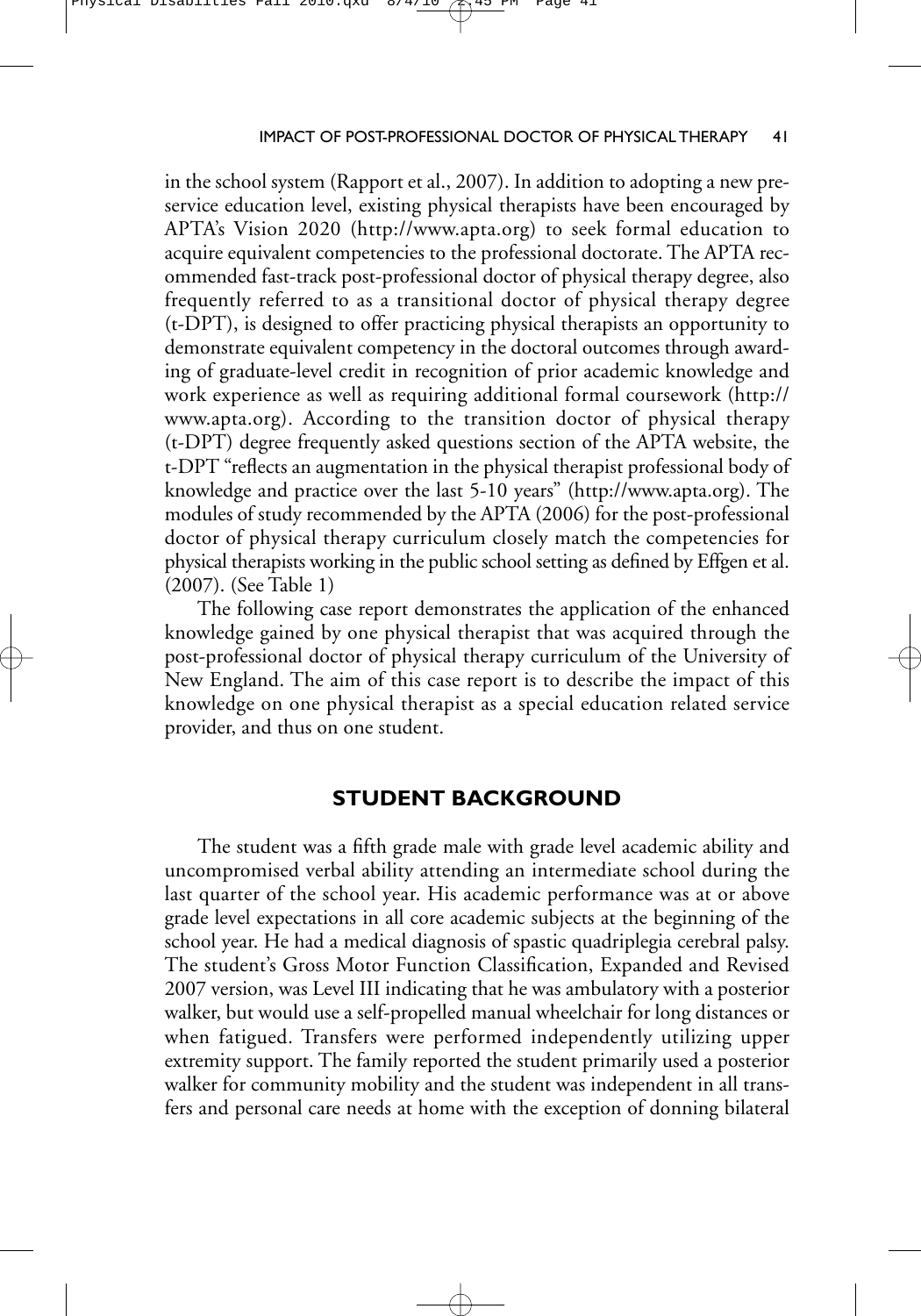Table 1.

| Effgen et al.'s (2007) Updated<br><b>Competencies for PT's</b><br><b>Working in Schools</b> | APTA's (2006) The Preferred Curricular<br><b>Model for the Transition Clinical Doctoral</b><br><b>Program and Learner Related Modules</b>                                                                                                                                            |  |
|---------------------------------------------------------------------------------------------|--------------------------------------------------------------------------------------------------------------------------------------------------------------------------------------------------------------------------------------------------------------------------------------|--|
| 1. Context of Therapy Practice<br>in Educational Settings                                   | #14 & 33 Role, Responsibility and<br>Accountability<br>#15 Role of an Educator<br>#28 Delivery Systems Legislation & Regulation<br>#30 Corporate/Legal & Regulatory Factors                                                                                                          |  |
| 2. Wellness and Prevention                                                                  | #11 Theories on Wellness & Prevention                                                                                                                                                                                                                                                |  |
| 3. Team Collaboration                                                                       | #13 Communication & Cultural Competencies                                                                                                                                                                                                                                            |  |
| 4. Evaluation                                                                               | #17 Examination: Health Systems Screening for<br>Pathophysiology<br>#18 Systems review<br>#19 Tests & Measures<br>#26 Use & Interpretation of Outcome Measures                                                                                                                       |  |
| 5. Planning                                                                                 | #20 Evidenced-Based Prognosis, Prevention, and<br>Plan of Care<br>#21-25 Coordination and Provision of<br>Evidenced-Based (EB) Interventions Across the<br>Lifespan<br>#27 Risk Reduction                                                                                            |  |
| 6. Intervention                                                                             | #21-25 Coordination and Provision of EB<br><b>Interventions Across</b><br>The Lifespan                                                                                                                                                                                               |  |
| 7. Documentation                                                                            | #8 Research Methods/Design<br>#13 Communication & Cultural Competencies<br>#19 Tests and Measures<br>#26 Use & Interpretation of Outcome Measures                                                                                                                                    |  |
| 8. Administration                                                                           | #13 Communication and Cultural Competencies<br>#30 Corporate/Legal & Regulatory Factors                                                                                                                                                                                              |  |
| 9. Research                                                                                 | #8 Research Methods/Design<br>#9 Evidence-Based Clinical Decision Making<br>#16 Clinical Reasoning and Diagnostic<br>Decision-Making<br>#20 Evidenced-Based Prognosis, Prevention, and<br>Plan of Care<br>#21-25 Coordination & Provision of EB<br>Interventions Across the Lifespan |  |

 $\oplus$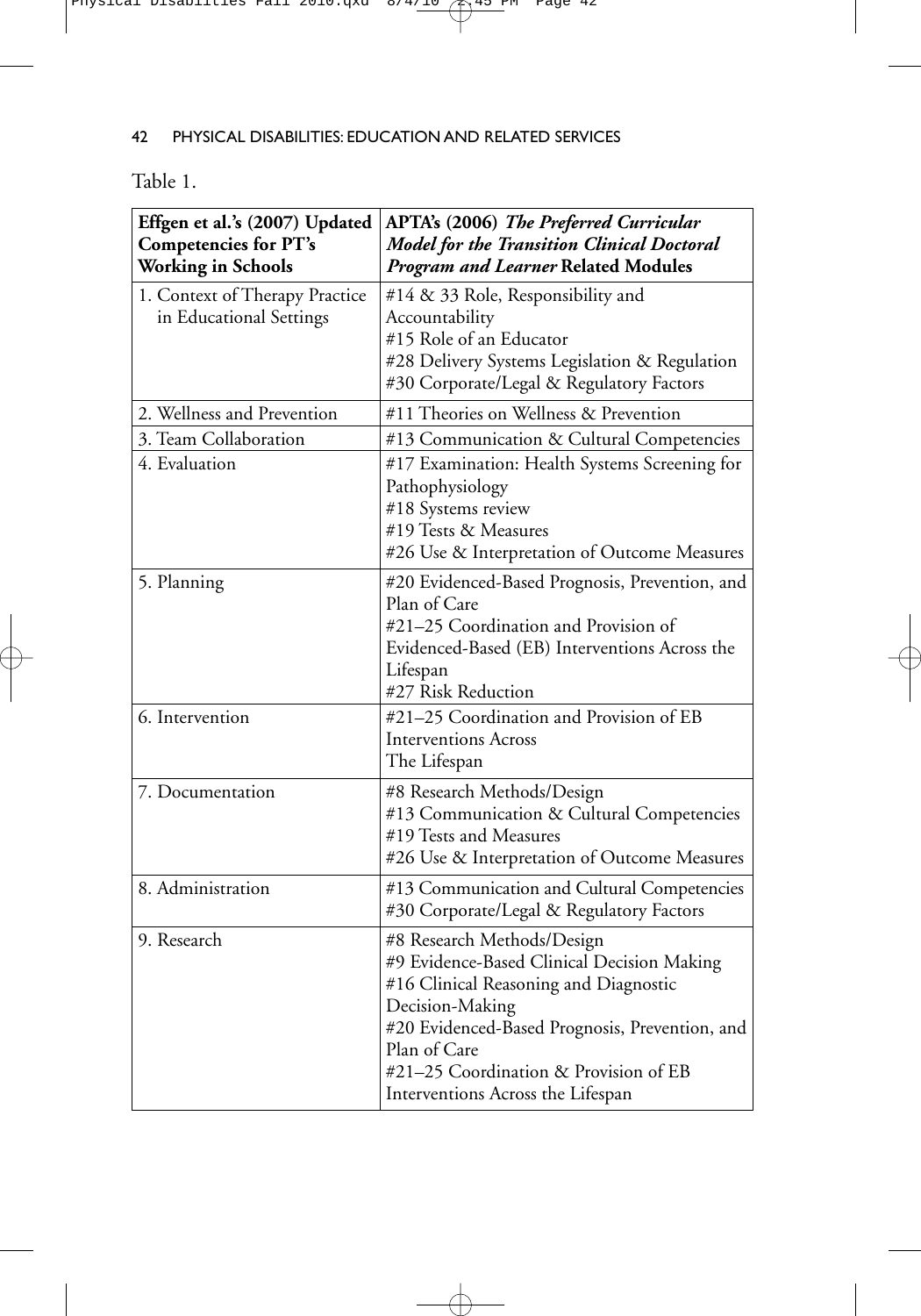lower leg braces, described as floor reaction ankle-foot orthoses (AFO's), and shoes. The student had an established gross motor goal and objectives included in his individualized educational plan (IEP) as illustrated by Table 2.

The existing physical therapy service delivery model being implemented was direct service for two weekly 45 minute sessions consisting of gait training, balance activities, wheelchair mobility, stretching/range of motion, transfer training, and neurodevelopmental and manual therapy techniques. Direct physical therapy was performed in a room designated for physical and occupational therapy or in the hallways of the school. Treatment focused on acquisition of higher level functional skills to meet the gross motor goal and objectives. This service model required the student be pulled out of his science class.

A one to one female paraprofessional had been assigned to the student for assistance at school. Her duties included providing physical assistance for mobility such as opening doors and transporting the student inside and outside the school. Academic support such as loading educational materials onto the student's laptop was also provided. The paraprofessional was always near the student to provide assistance as needed. The paraprofessional expressed concern for the student's safety in school, but reported no incidents of falls or injury.

Earlier in the school year an outside physical therapy consultant evaluated this student to address questions the educational team had related to safety and function in the school environment. The consultant recommended the student independently use the bathroom with a wheelchair, but not a walker, based on the expressed concerns of staff regarding slipping on a wet floor.



| <b>Student IEP Goal and Objectives</b> |                                                                                                                                                                                                                                                           |  |  |  |
|----------------------------------------|-----------------------------------------------------------------------------------------------------------------------------------------------------------------------------------------------------------------------------------------------------------|--|--|--|
|                                        | Goal: The student will improve independence in mobility throughout the school<br>to access all areas and activities.                                                                                                                                      |  |  |  |
| Objectives:                            | 1. The student will manage all transfers safely and independently.                                                                                                                                                                                        |  |  |  |
|                                        | 2. When standing, the student will balance in a safe and upright<br>posture.                                                                                                                                                                              |  |  |  |
|                                        | 3. The student will move in his walker and wheel chair with appro-<br>priate speed and control.                                                                                                                                                           |  |  |  |
|                                        | 4. When traveling in a walker or wheelchair, the student will<br>follow the "rules of the road" (i.e. granting the right of way,<br>looking around corners or in/out of doorways before proceed-<br>ing, keeping to the right side of the hallway, etc.). |  |  |  |
|                                        | 5. The student will move throughout the classroom, taking respon-<br>sibility to "look" before he "moves."                                                                                                                                                |  |  |  |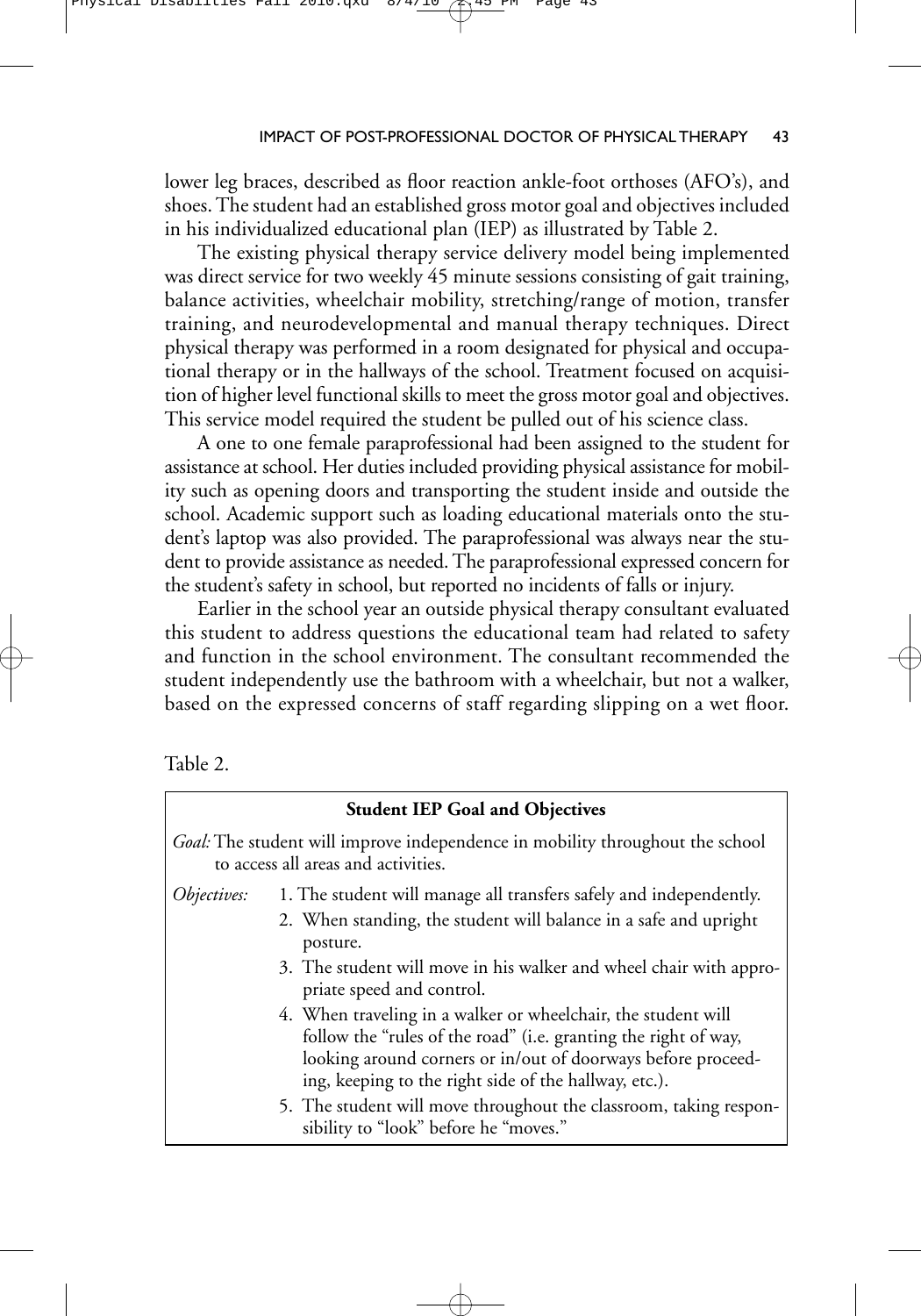Rubber floor mats for the handicapped accessible bathrooms were recommended and installed to further reduce the risk of falls. The consultant also determined that sitting on a bench at the cafeteria table was not safe for the student based on concerns of cafeteria staff and the height of the bench and table not being ideal. Since the path to go outside for recess was bumpy, and staff members expressed concerns for the student's safety, the consultant recommended that the student use a wheelchair pushed by staff for this activity. For physical education class the consultant recommended the student use a wheelchair for all activities that require use of upper extremities. The consultant provided the student with some lower extremity strengthening and stretching exercises for home in order to help with mobility, despite restricting his mobility in the school setting.

### **NEED FOR A CHANGE**

The family of this student had high expectations for their child's future. They expected their child to continue to get A's and B's for all academic subjects, be present in the classroom, participate fully in his education, and complete coursework as independently as possible. The family felt that this student's strengths were his cognitive abilities and had plans for this student to attend college after completion of high school. The family also expected him to have opportunities for independent mobility in the school in order to open up opportunities for social interaction with peers. The family saw technology as their child's best option for maximizing his academic strengths to increase their child's options for future higher learning.

The educational team also had goals for this student; however, each member of the team had separate goals based on area of responsibility. According to McEwen (2009a), annual goals should be determined by all members of the planning and placement team and focused on the student's desires. Goals should not be the goals of the various disciplines, but the goals of the student and should be addressed by all team members (McEwen, 2009a). This educational team had designated the gross motor mobility goal and objectives as the responsibility of the physical therapist. Staff were concerned with safety and uncomfortable with the student walking in school with a posterior walker during times of high traffic in the hallways. Responding to the prior consultant's recommendations, staff repeatedly expressed concerns about the student falling at school despite only one non-injury fall at school in 6 years. The conflict of expectations between the student's parents and educational staff resulted in planning and placement team meetings for the student lasting 3 to 4 hours. The lack of consensus between school staff, and the parents and the student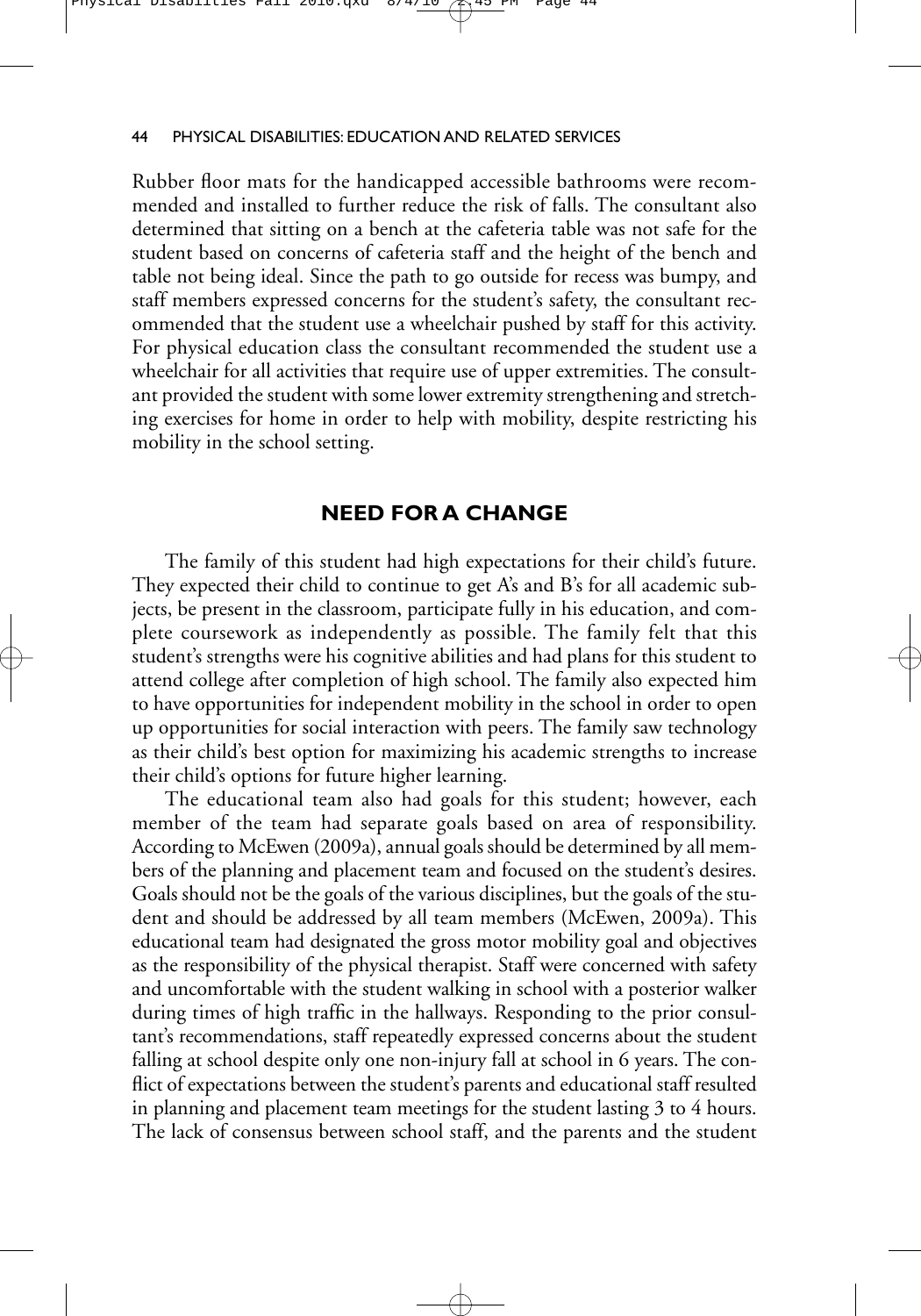had prevented collaboration on setting realistic goals. Although a comprehensive physical therapy evaluation had been performed within the scope of the APTA's practice guidelines (APTA, 2003), staff's fears predominated over objective clinical data and evidence regarding the student's actual functional abilities. Overwhelming educational staff fear created a distraction from adopting student-first thinking in which meeting the student's needs is the educational team's priority. As a result, the quelling of staff's fears was the primary objective of the previous physical therapists' strategy and intervention.

At the beginning of the school year the student's letter grades in all of his academic subjects were A's and B's. As the school year progressed, the student's test scores in science fell to a D as his class attendance continued to be interrupted by the physical therapy direct services. Concerns about the student missing core academic subjects motivated the parents to request physical therapy be rescheduled during the student's physical education class time. The therapist that was currently employed by the school was unable to accommodate this request due to multiple site commitments.

The negative impact on the student was evident. The student verbalized feeling annoyed by hovering adults, which was collaborated by staff reports of the student acting rude or demanding at times. The student also reported feeling that no one would listen to him or believe him when he said he was able do something. He was very discouraged by his poor grades in science and felt he was in a no win situation. He wanted to do well in school but felt that missing so much class time for physical therapy made keeping up in science impossible for him. In addition to this student's frustration with the situation, when the mandated statewide standardized testing results were released, this student reached the state goal for all subjects except science, thus not meeting the objectives of No Child Left Behind (Subcommittee on Education Reform of the Committee on Education and the Workforce, 2005).

### **THE CHANGE**

A new physical therapist was hired to meet the student's parents' request to have their child's physical therapy sessions take place during physical education class in order to prevent further disruption of their child's attendance in science class. The new therapist was near completion of a post-professional doctor of physical therapy program through the University of New England. As requested, direct physical therapy services were provided during physical education classes to meet the requirements of the IEP.

Using observation and a stop watch to record the time needed for the student to independently ambulate between classes, the therapist noted that the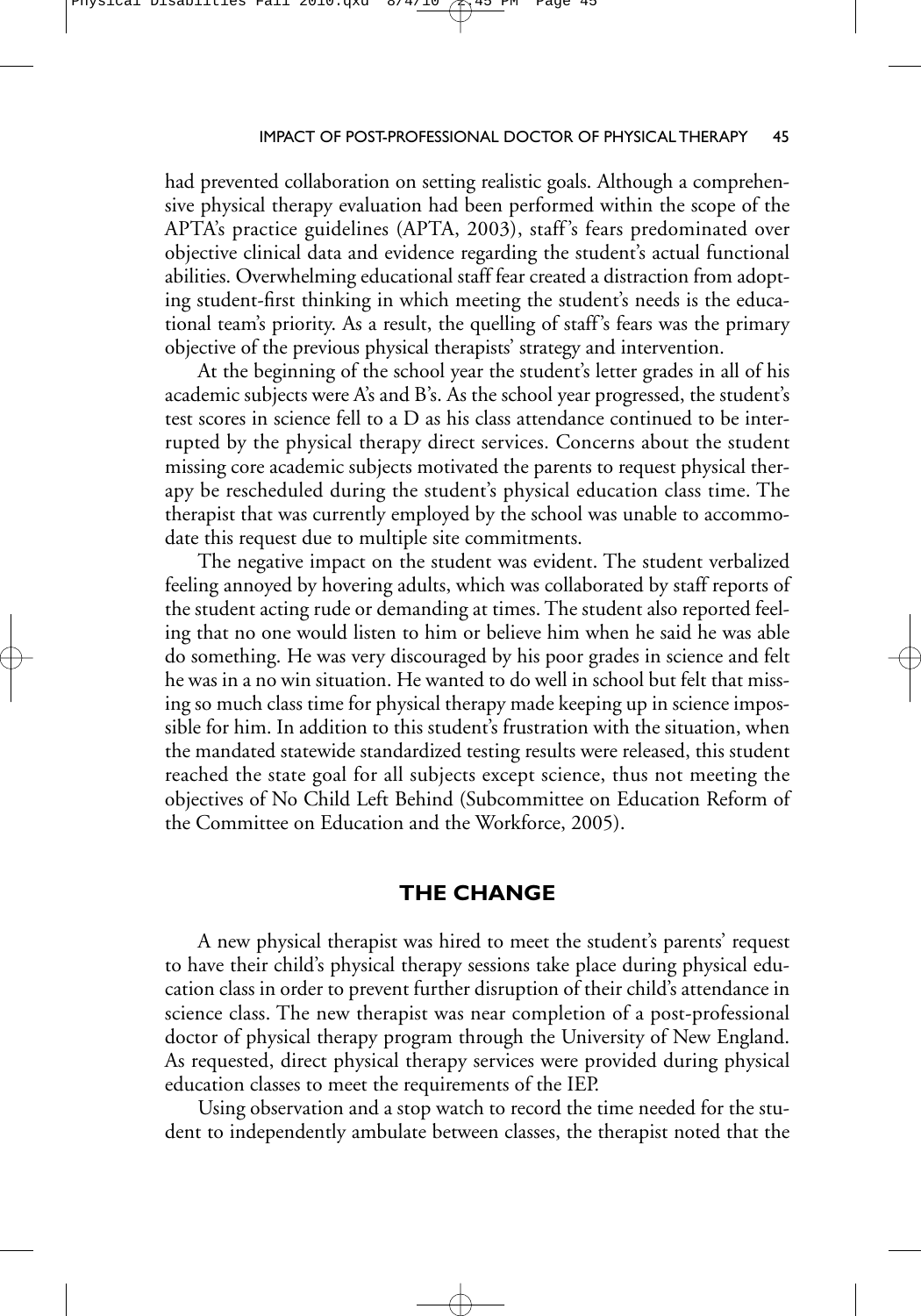student was within safe and adequate performance parameters for ambulating with his walker between classrooms, and that he could demonstrate cognitive assessment necessary to change his actions based on environmental conditions. The therapist observed that the student was independent in ambulation with his posterior walker and followed the "rules of the road" in the same manner as his peers, and could demonstrate appropriate speed and control thus meeting most of the student's IEP gross motor objectives. Since the student's ability to access the school's bathroom facilities with his walker had not been evaluated since the installation of the rubber floor mats, the therapist observed the student's functional mobility in the bathroom using a walker and noted that the student moved safely and independently with the exception of opening the heavy spring-closing door to exit the room. The remaining objectives of looking before moving in the classroom and the ability to stand balanced in a safe and upright posture were also noted to be met.

The University of New England's post-professional doctor of physical therapy curriculum includes competencies in using standardized norms, advocacy, patient-centered care, health and wellness promotion, evidence-based practice, healthcare management, clinical decision-making, and pharmacology. By applying this enhanced knowledge to this case, a new list of the student's needs was generated. (See Table 3)

Using information gained from this curriculum regarding federal and state legislation and policy the therapist determined that this student was being denied opportunities to build and practice functional mobility skills crucial to independent living skills (Damiano, 2006; David, 2005). The reauthorization of IDEA in 2004 emphasizes these skills (David, 2005). By limit-

| Table 3 |  |
|---------|--|
|         |  |

| Approach and Needs List Identified<br>Prior to Application of Enhanced<br>Knowledge | Approach and Needs List Identified<br>by Application of Enhanced<br>Knowledge |
|-------------------------------------------------------------------------------------|-------------------------------------------------------------------------------|
| 1. Prevent falls                                                                    | 1. Physical Activity                                                          |
| 2. Prevent bumping into people and<br>objects in hallways and classroom             | 2. Educate staff to relieve fears and<br>reveal students abilities            |
| 3. Keep staff comfortable                                                           | 3. Full participation in educational                                          |
| 4. Limit participation to promote safety                                            | program                                                                       |
| 5. Ask staff about student needs                                                    | 4. Independent unsupervised mobility                                          |
| 6. Education staff work individually on                                             | to allow for socialization with peers                                         |
| setting and achieving goals for student                                             | 5. Consult student in decision making                                         |
|                                                                                     | 6. Foster team approach in meeting                                            |
|                                                                                     | student's needs                                                               |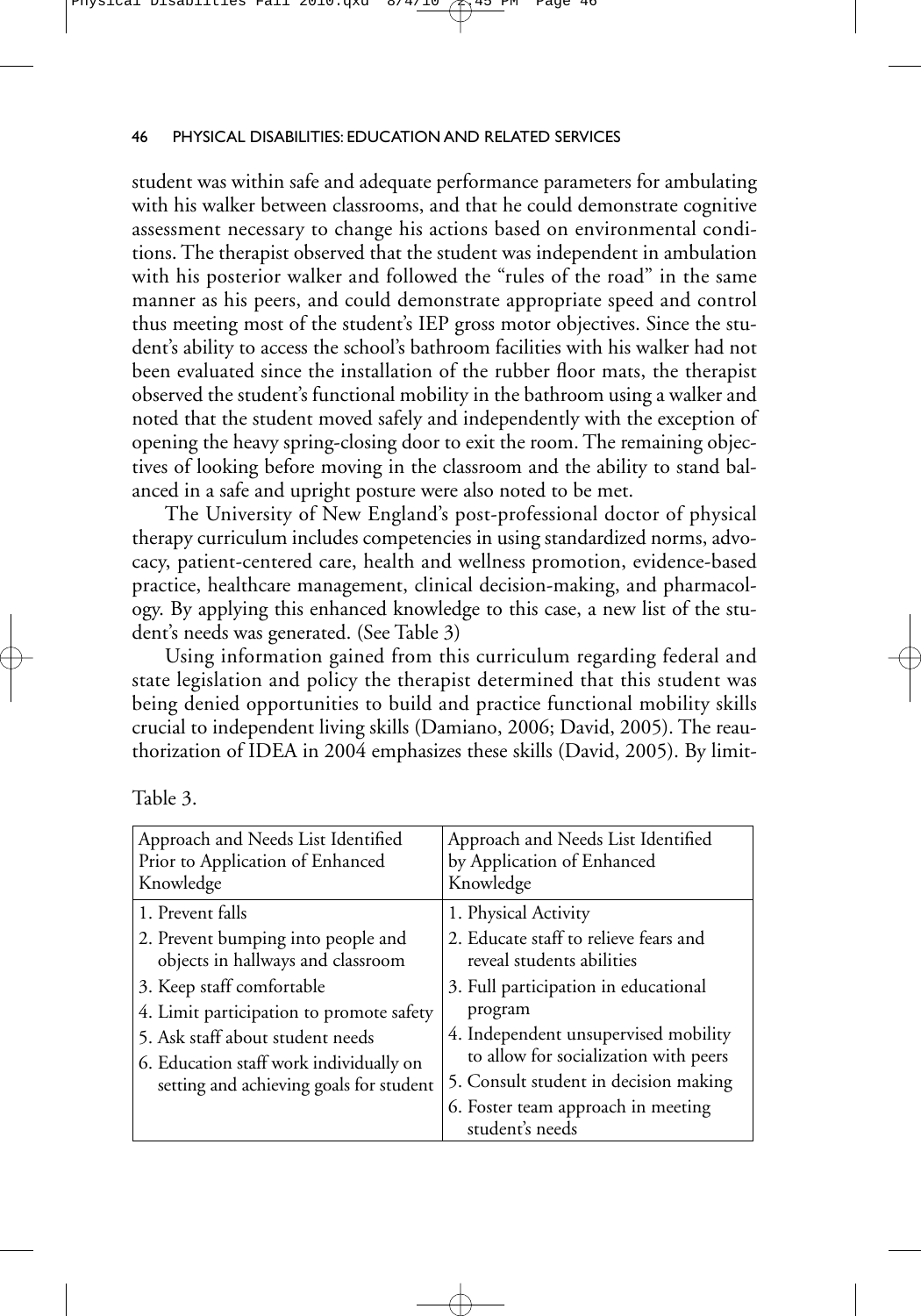ing this student's opportunities for functional mobility within the school, IDEA was being violated. Since the student was not permitted to participate in physical fitness testing in his physical education class, state standards for physical fitness testing were also being violated (Connecticut Physical Fitness Committee, 2009) as well as Title II of the Americans with Disabilities Act (U.S. Department of Justice, 2005).

A need for student-centered rather than organizational-centered care was demonstrated in the conflicting scheduling and health beliefs of those involved in the education of this student. Similar to misconceptions regarding individuals with disabilities identified by Thompson (2007), the staff 's beliefs that this student was frail, weak, and needed protection were the largest barriers to functional mobility at school. The educational staff had health beliefs regarding persons with disabilities that made them uncomfortable allowing the student use his walker at school. The other students in the school were allowed to engage in play and physical education class activities which could potentially result in a fall or minor injury, but this student was not. Health and wellness promotion course work from the post-professional curriculum was used to help staff understand that although this student had a different way of doing things, he was safe and independent (Thompson, 2007). Helping staff to understand that the student was not injured, weak, or frail helped them to view him as capable. Evidence-based practice principles were applied to educate staff utilizing the Physical Activity Guidelines Committee Report by the U. S. Department of Health and Human Services (2008) and information from the National Center on Physical Activity and Disability (2009) to emphasize the need for activity for persons with disabilities. The team was encouraged to view the student as a fifth grader first and a student with a disability second (Henderson, 2006). Circulation of *Assistance to Pupils with Physical Disabilities in Regular Schools: Promoting Inclusion or Creating Dependency* written by Egilson and Traustadottir (2009) to the educational team helped them to see similarities between this student and his peers. Understanding that this student wanted to do the same things his peers were doing, and that other students did not have staff hovering and scrutinizing their every move, helped staff to understand the motive behind this student's desire and need to be more physically active and independent during the school day (Egilson & Traustadottir, 2009). What educational staff previously considered at times not following the "rules of the road" was then considered typical fifth grade behavior. When staff were asked if they would pull the coat off any other fifth grader without asking if they would like help, they realized how intrusive and degrading their actions were and that they were stripping the student of the opportunity to do it himself and benefit from the practice. Staff were reminded of steps they could take to create an environment that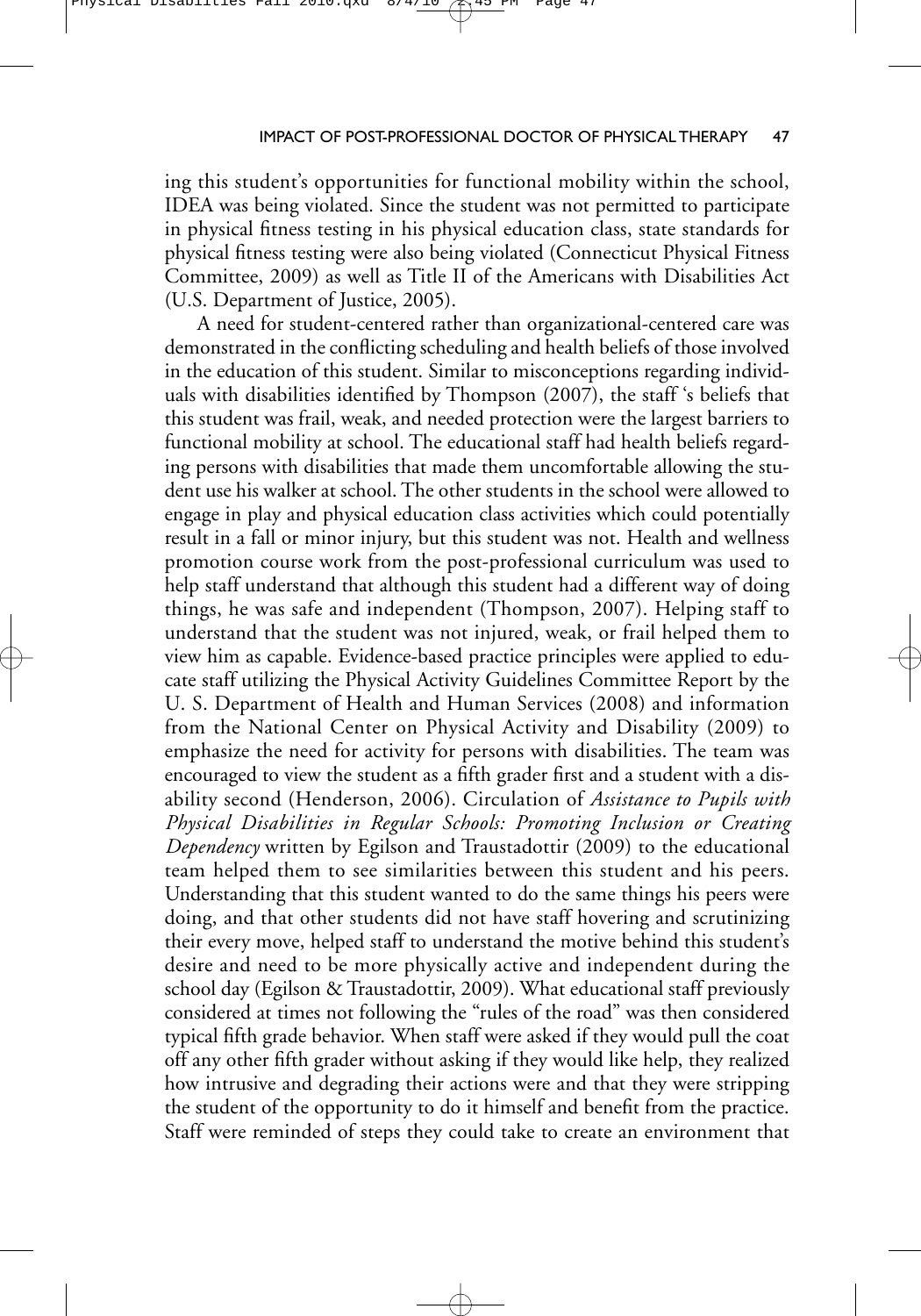promoted dignity and independence (Egilson & Traustadottir, 2009; Henderson, 2006; Shields, Murdoch, Loy, Dodd, & Taylor, 2006). As discussed by Rosenbaum and Stewart (2004) not only physical but also social environment must be included in the assessment of a student in order to develop appropriate intervention because the beliefs and attitudes of those around the child can affect the student's level of participation.

The therapist also applied knowledge from coursework on evidencedbased practice to modify the warm-up activities for this student's physical education class. Based on studies performed by Damiano and Abel, (1998), Eek, Tranberg, Zügner, Alkema, and Beckung (2008), and Unger, Faure, and Frieg (2006), the physical education teacher was asked to incorporate standing squats and lunges into the existing class warm-up activities to help increase lower extremity strength of this student to further enhance functional mobility. The physical education teacher was provided with The Brockport Fitness Test, an evidence-based alternative fitness test for persons with disabilities, which included specific instructions for administration for students with various conditions (Winnick & Short, 1999). Findings by Damiano (2006) provided evidence-based information to educate staff on the benefits of practice of functional skills for children with cerebral palsy.

Information gleaned from coursework in healthcare management and fostering teamwork (Liebler & McConnell, 2008) was instrumental in assisting the therapist in building teamwork in meeting this student's mobility needs. Developing an understanding among team members that the student's mobility needs were the responsibility of the entire team and not just the physical therapist (McEwen, 2009a) was beneficial in motivating the team to encourage use of functional mobility skills outside of therapy time (Damiano, 2006). Opening up opportunities to utilize functional mobility skills within the natural context of the school day provided the student with the increased activity he needed (Damiano, 2006; Effgen et al., 2007; McEwen, 2009a). Explaining to the staff that the student has worked very hard to achieve his mobility skills and that if not practiced, the student may lose them (Bottos M, Feliciangeli A, Sciuto L, et al., 2001; Dan, 2007; National Center on Physical Activity and Disability, 2009), provided the staff with strong encouragement and confidence to allow the student to apply mobility skills that he had been using in the community at school as well.

Since socialization with peers was of high importance for this student, his parents decided to try a medication to help decrease this student's drooling. Applying knowledge from pharmacology coursework gave the therapist an understanding that the medication may make the student tired and prone to constipation (Roach, 2005), thus making walking even more important to contributing to his overall health, comfort, and adding to the list of reasons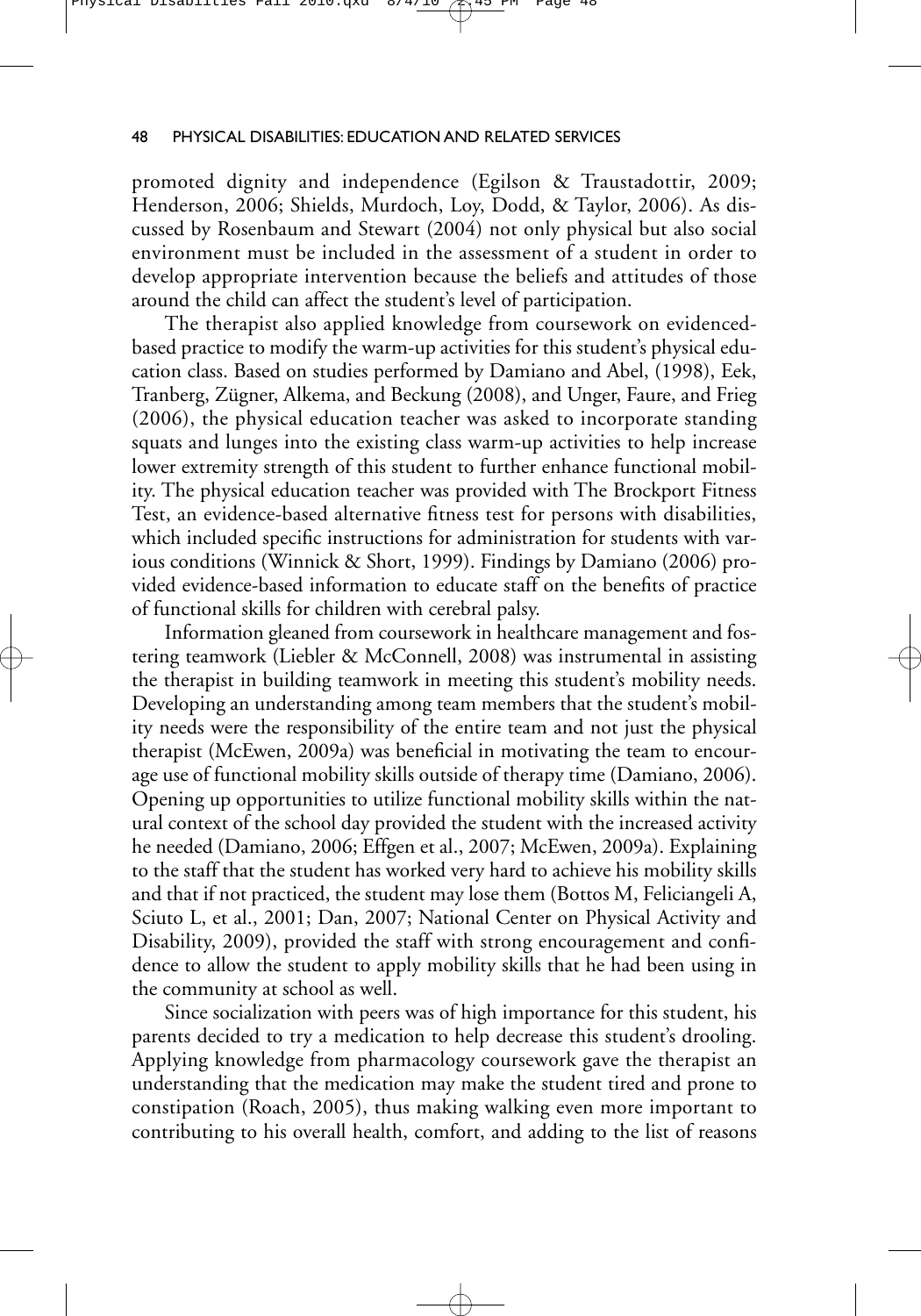the educational staff should encourage this student's ambulation at school (Park, Park, Cho, Na, & Cho, 2004).

By applying skills acquired in clinical decision-making coursework, the therapist established an objective step by step method that was applied to identify student desires and needs (McEwen, 2009a; Schenkman, Deutsch, & Gill-Body, 2006), not staff needs or fears, and select an appropriate physical therapy service delivery model. After observation of the student, discussion with the educational staff, and discussion with the student and his parents, the primary identified student need was for physical activity, which did not require skilled direct physical therapy. With little modification, the need for physical activity could be met through daily functional activity and full participation in physical education class (Damiano, 2006; Eek et al., 2008; Unger et al., 2006). Among limited evidence regarding selection of service delivery, Kaminker et al. (2004) found two researchers that compared direct services with consultation with no difference in motor outcomes and that teachers prefer the consultation model of physical therapy service delivery. Kaminker et al. (2004) also found extensive research to support integrative service delivery which incorporates opportunities for practice over isolated service delivery.

Large changes were made to the student's IEP for the next school year incorporating all of the previously stated recommendations. The student was ending his time in an intermediate school and would be attending a middle school the next year. A tour of the middle school building with the student revealed bathroom doors that were not automatically closing and an environment which would serve this student's need for physical activity well. The end of the year planning and placement team meeting which also included transitioning to the middle school took only one and a half hours with all team members in agreement with the new IEP.

## **OUTCOME OF CHANGES**

Other than a greatly reduced planning and placement team meeting time, the outcomes from the changes to the student's IEP included meeting the student's needs for increased daily activity, increased ambulation distances, full participation in physical education, participation in fitness testing, independent bathroom use, independent mobility throughout the school, more opportunities for socialization with peers, student directed decision making, self reported improved student self esteem, improved academic grades, and decreased expense to the school district for less direct physical therapy services. Cost reduction to the school included the elimination of one and a half hours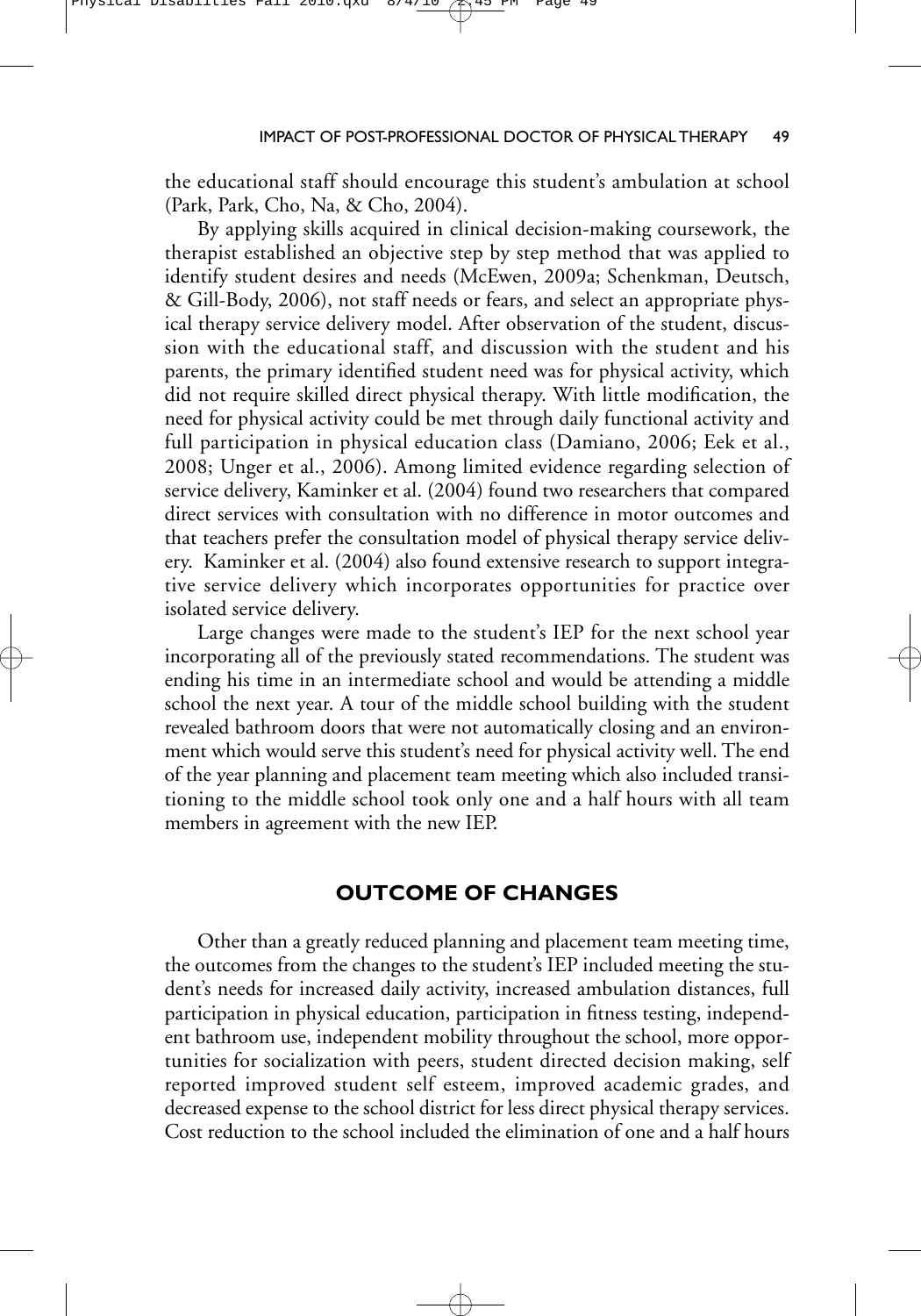of direct physical therapy time per week and a reduction in the hours the student required assistance from a paraprofessional aide.

### **DISCUSSION/IMPLICATIONS FOR THE FIELD**

According to Today in PT's website (http://www.todayinpt.com) thirtynine states in the United States require physical therapists to attend between 10 and 20 hours per year of continuing education to maintain licensure. Practicing physical therapists are faced with many choices in meeting these requirements as well as various avenues to enhance their skills and maintain their competency. With the recent shift in the education of physical therapists from an entry level master's level program to an entry level clinical doctorate program (Rapport et al., 2007), the transitional doctor of physical therapy (t-DPT) program offered by many schools provides the opportunity for currently practicing physical therapists to utilize these t-DPT programs to enhance their skills.

There are several names used to describe post-professional DPT programs, such as transitional DPT, transitional clinical DPT, post-professional transitional DPT, and post-professional clinical DPT (http://www.apta.org). As of October 2008 there were 71 post-professional DPT programs in the United States with another four programs in the development stage (APTA, 2008, p. 1). The DPT is considered a clinical doctorate and similar to the level of education that is now seen in the fields of audiology and pharmacy (Rapport et al., 2007). It is not a PhD, doctor of philosophy, but a three year graduate degree which goes beyond a master's level education (http://www.apta.org).

In the APTA's *2008 Report on Transition DPT Programs* 59 out of 71 programs responded to a survey (p. 1). In that survey 70.7% of respondents stated they used their current DPT curriculum to develop their t-DPT curriculum (APTA, 2008, p. 4). Respondents to the survey often used the APTA's *Normative Model for Physical Therapist Professional Education* and Descriptions of Specialty Practice (51.7%) to develop t-DPT curriculum as well as APTA's *Transition DPT Competencies* (50.0%), review of other t-DPT program curricula (50.0%), and surveys of alumni and their needs (50.0%)(APTA, 2008, p. 4). The APTA's *Preferred Curricular Model* was used by 43.1% of respondents in t-DPT curriculum development (APTA, 2008, p.4). Although the APTA provides *The Preferred Curricular Model for the Transition Clinical Doctoral (t-DPT) Program and Learner* colleges and universities are not required to use this model. "The majority of programs indicated the DPT program content is consistent with the philosophy of a t-DPT program to address the knowledge gap between when a learner graduated and entered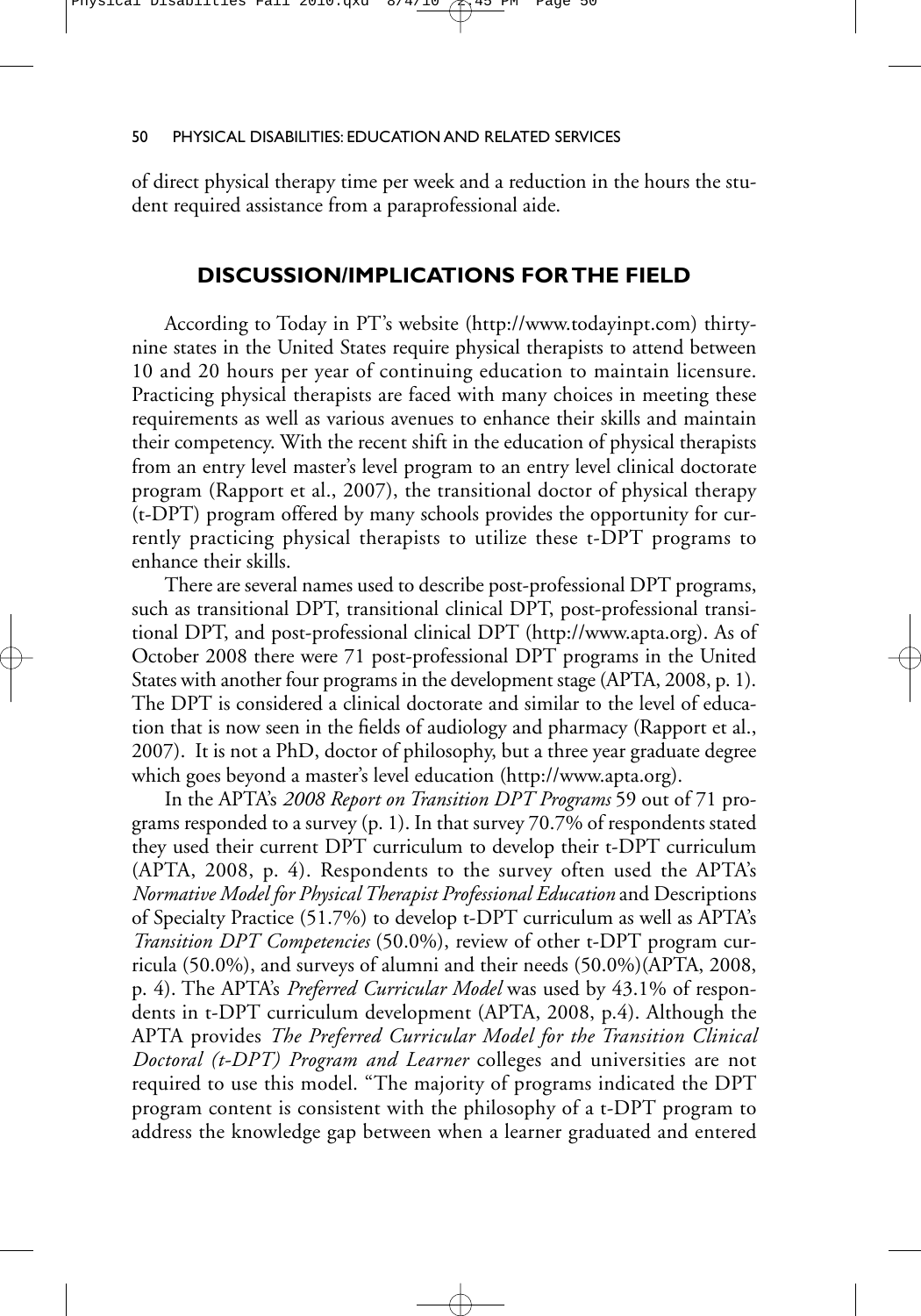practice and where the current professional DPT graduate enters practice, and that t-DPT program content is congruent with professional DPT content" (APTA, 2008, p. 5).

Due to the recent and changing availability of post-professional DPT programs (APTA, 2008), clinicians with this new degree are still emerging into the field. Rapport et al. stated that "it is likely that a physical therapist with a DPT will bring their own expanded knowledge base to the school based team" (2007, p. 73). This case study clearly demonstrates the value of the expanded knowledge base of the post-professional doctor of physical therapy curriculum to the consultant physical therapist in this study. Without the enhanced knowledge from a post-professional doctor of physical therapy degree, the two previous physical therapists in this study were challenged in seeing past the overwhelming staff concerns and fears to the big picture for this student's future. Possessing a more student/patient-centered philosophy as promoted in post-professional DPT programs, may have aided the previous therapists in focusing more objectively on the student's needs rather than the staff's fears. The impact of their recommendations and the selection of service delivery may have resulted in a better outcome for the student. McEwen reiterates the need for education beyond the general physical therapist education program "to work appropriately and effectively with children with disabilities under IDEA" (2009a, p. 15). Effgen et al. emphasize the need for physical therapists to dedicate themselves to "life long learning to remain competent practitioners" (2007, p. 273).

Several authors emphasize the IDEA legislation position that special education and related services must be based on peer-reviewed research to the extent practical (David, 2005; Effgen, et al., 2007; McEwen, 2009a). *The Preferred Curricular Model for the Transition Clinical Doctoral (t-DPT) Program and Learner* (APTA, 2006) contains 10 out of 33 modules related to understanding, interpreting and applying evidence in physical therapy practice. Not only does the APTA recommended post-professional doctor of physical therapy curriculum enhance the skill of the school based therapist in use of evidence in practice, but it is also a skill mandated by IDEA (David, 2005). In this case the student benefited from the use of evidence-based practice to not only demonstrate competence and need for ambulation throughout the school day, but also to enhance his physical education class warm-up to better serve his needs. The use of evidence was also instrumental in demonstrating to the staff that by incorporating activity and exercise into the student's school day, utilizing a physical therapy consultation model of service delivery was the best choice to meet this student's needs.

By applying enhanced skills in advocacy, wellness, and prevention, the post-professional educated physical therapist was able to remove one of the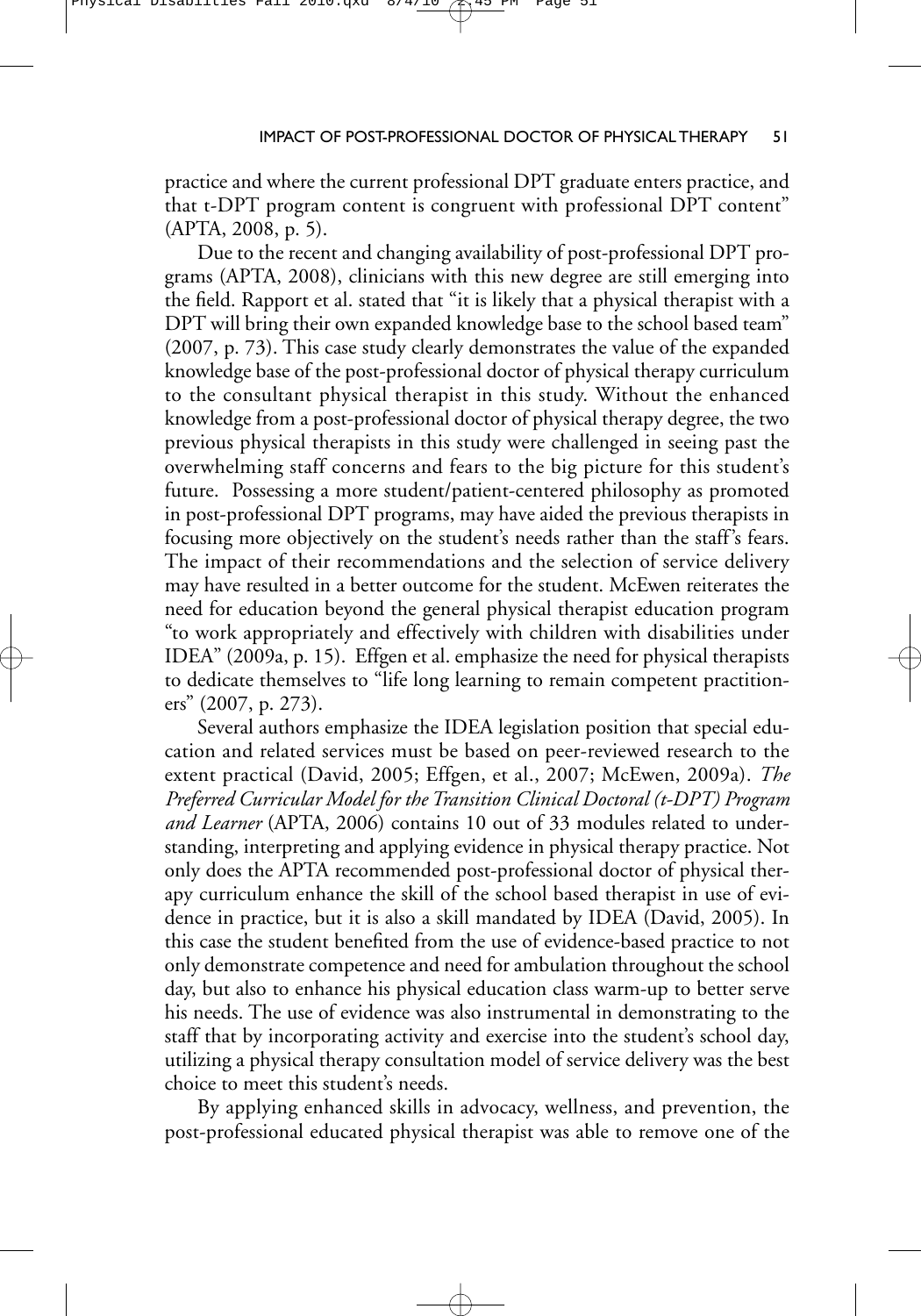largest barriers to the student's mobility, the staff's fear. The new therapist initially assigned to this case to merely accommodate a schedule conflict applied enhanced knowledge to significantly modify the student's education plan and achieve the desired outcomes expressed by the student and family.

When delivery of related services inhibits academic success in a college bound student, change is a must to avoid violating IDEA's goals of promoting academic and functional living skills. By utilizing skills obtained through the post-professional doctor of physical therapy studies, this student's true needs were identified and evidence-based practices were put in place to create an educational program in alignment with IDEA. Although clinical skills may be enhanced through various avenues such as continuing education seminars, clinical specialist designations, and acquisition of specific advanced therapeutic techniques, this therapist concluded that the post-professional DPT program provided a complete package of enhanced knowledge to effectively manage all aspects of this case. Also, the coursework on technical writing that is included in the post-professional doctor of physical therapy curriculum (McEwen, 2009b) has provided the author with the inspiration and skills to share this case report.

According to McEwen (2009b), "case reports can't prove effectiveness, but they can lead researchers to do the kinds of studies that will." This case report is limited to the individuals involved in this case and can only serve as a description of practice (McEwen, 2009b). By sharing one example of how this particular graduate degree can translate directly into enhancement of day to day practice, other school based physical therapists may wish to further investigate post-professional doctor of physical therapy degree programs to explore the potential to enhance their own practice. The expense and time required to complete a post-professional doctor of physical therapy degree may be large barriers for many school based physical therapists who may find similar outcomes from other educational opportunities. Many school based pediatric therapists acknowledge the need to incorporate evidence based practices into their clinical decision making, but lack the confidence and ability to do so (Schreiber, Stern, Marchetti, Provident, & Turocy, 2008). This case report provides one example of skills gained by one physical therapist to directly incorporate evidence based practices into the school setting, which may encourage others to consult and apply research evidence more often in their practice with or without completion of a post-professional doctor of physical therapy program. Further study is needed to compare other opportunities for enhancing the knowledge of school based physical therapists to determine if the post-professional doctor of physical therapy degree produces similar outcomes against other avenues of physical therapist education.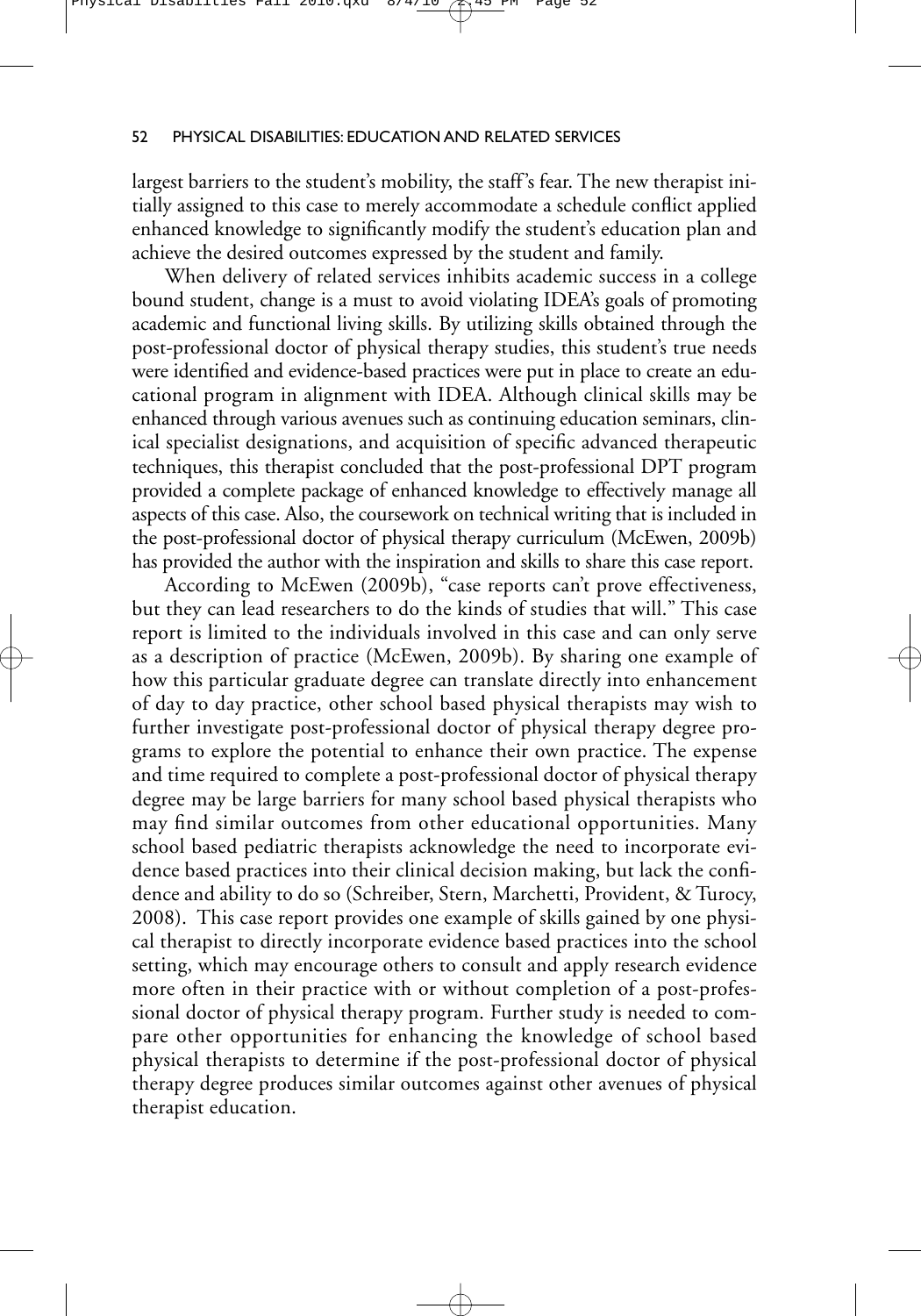#### Physical Disabilties Fall 2010.qxd

### IMPACT OF POST-PROFESSIONAL DOCTOR OF PHYSICAL THERAPY 53

## **CONCLUSION**

Physical therapists working in a school setting may benefit from pursuing a post-professional doctor of physical therapy degree to enhance their skills. The APTA recommended post-professional doctor of physical therapy curriculum is valuable in increasing the knowledge of the school based physical therapist. Direct application of enhanced knowledge is demonstrated by this case. The previous therapist's attempt to "fix" the student by adding more therapy and removal from the classroom was detrimental to this student's overall life goals and counterproductive to parental expectations. The solution in this case was found by applying objective clinical decisionmaking, evidence-based medicine/educational practices combined with principles of health promotion while fulfilling the intent of IDEA legislation. Collaborating and working with the educational team allowed for development of a service delivery model which resulted in effectively and efficiently meeting the student's needs utilizing resources already available within the school setting.

### **REFERENCES**

- American Physical Therapy Association. (n.d.). *Faqs: Transition doctor of physical therapy (t-DPT) degree*. Retrieved April 11, 2010 from http:// www.apta.org/AM/Template.cfm?Section=Post\_Professional\_Degree& TEMPLATE=/CM/ContentDisplay.cfm&CONTENTID=32362.
- American Physical Therapy Association. (n.d.). *Vision 2020.* Retrieved October 1, 2009, from http://www.apta.org/AM/Template.cfm? Section=Vision\_20201&Template=/TaggedPage/TaggedPageDisplay. cfm&TPLID=285&ContentID=32061.
- American Physical Therapy Association. (2003). *Guide to physical therapist practice* (revised 2nd ed.). Alexandria, VA: APTA.
- American Physical Therapy Association. (2006). *The preferred curricular model for the transition clinical doctoral (t-DPT) program and learner.* Retrieved October 1, 2009, from http://www.apta.org/AM/Template.cfm? Section=Post\_Professional\_Degree&TEMPLATE=/CM/Content Display.cfm&CONTENTID=32962.
- American Physical Therapy Association. (2008). 2008 report on transition dpt programs. Retrieved on April 11, 2010, from http://www.apta.org/ AM/Template.cfm?Section=Post\_Professional\_Degree& TEMPLATE=/CM/ContentDisplay.cfm&CONTENTID=62036.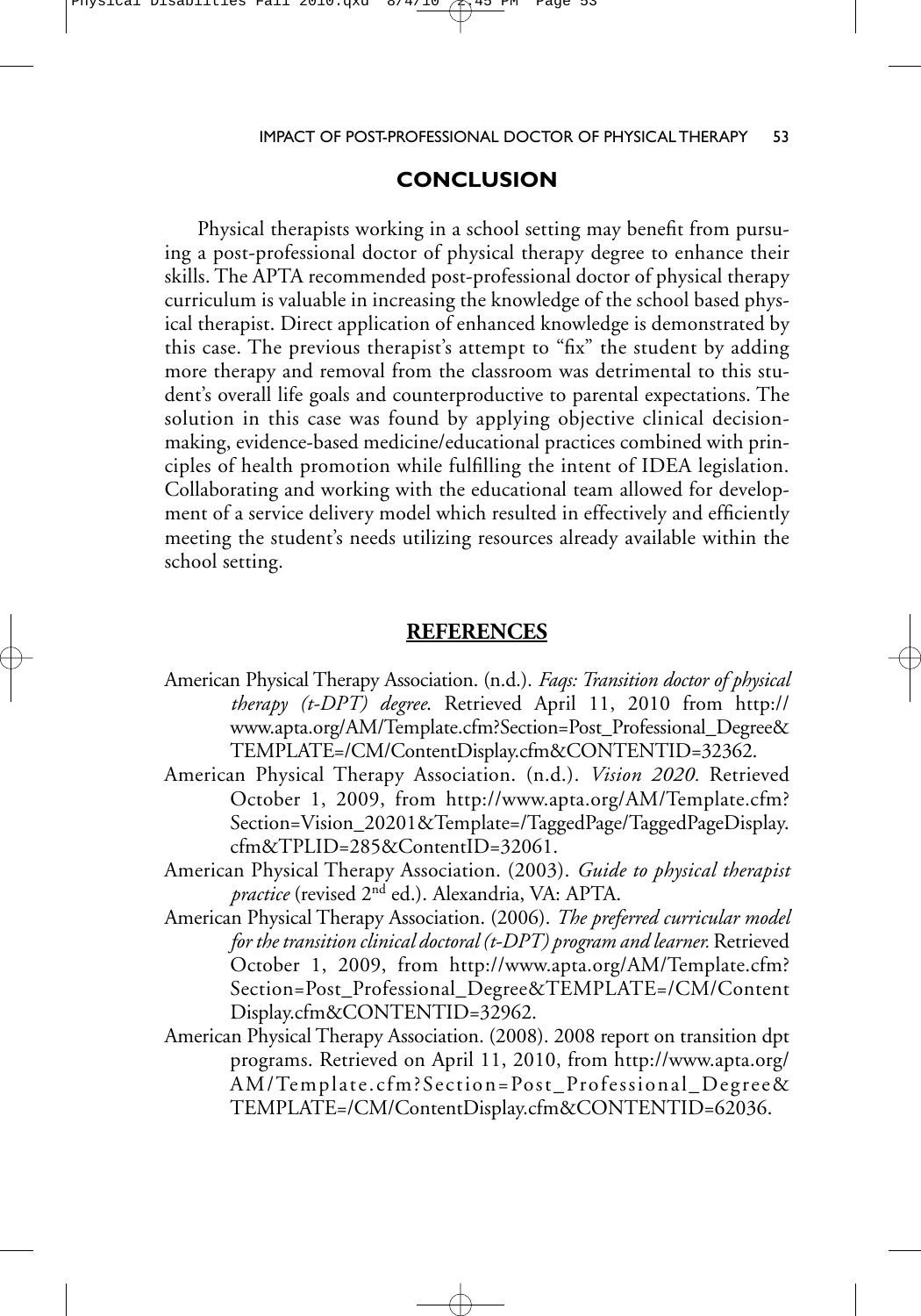- Bottos, M., Feliciangeli, A., Sciuto, L., Gericke, C., & Vianello, A. (2001). Functional status of adults with cerebral palsy and implications for treatment of children. *Developmental Medicine and Child Neurology, 43*, 516–528.
- Connecticut Physical Fitness Committee. (2009). *Test administrators manual, the third generation connecticut physical fitness assessment.* Connecticut State Department of Education. Retrieved June 5, 2009, from http://www.sde.ct.gov/sde/lib/sde/pdf/curriculum/phys\_ed/fitness\_ guide/Fitness\_Assessment\_Test\_Administrators\_Manual.pdf.
- Damiano, D. L. (2006). Activity, activity, activity: Rethinking our physical therapy approach to cerebral palsy. *Physical Therapy, 86*, 1534–1540.
- Damiano, D. L., & Abel, M. F. (1998). Functional outcomes of strength training in spastic cerebral palsy. *Archives of Physical Medicine and Rehabilitation, 79,* 119–25.
- Dan, B. (2007). Progressive course in cerebral palsy? *Developmental Medicine & Child Neurology 49*, 644.
- David, K. (2005, February). *IDEA 2004, p.l.108-446 impact on physical therapy related services*. Retrieved June 16, 2009, from http://www.pediatricapta.org/pdfs/IDEA04%20\_USA\_2-17-05.pdf.
- Eek, M., Tranberg, R., Zügner, R., Alkema, K., & Beckung, E. (2008). Muscle strength training to improve gait function in children with cerebral palsy. *Developmental Medicine & Child Neurology*, *50*, 759–764.
- Effgen, S. K., Chiarello, L., & Milbourne, S. A. (2007). Updated competencies for physical therapists working in schools. *Pediatric Physical Therapy, 19*, 266–274.
- Egilson, S., & Traustadottir, R. (2009). Assistance to pupils with physical disabilities in regular schools: Promoting inclusion or creating dependency. *European Journal of Special Needs Education, 24*, 21–36.
- Henderson, B. (2006). Champions of inclusion: Making the extraordinary ordinary. *International Journal of Whole Schooling, 3,* 7–12.
- Kaminker, M. K., Chiarello, L. A., O'Neil M. E., & Dichter, C. G. (2004). Decision making for physical therapy service delivery in schools: A nationwide survey of pediatric physical therapists. *Physical Therapy, 84,* 919–933.
- Liebler, J. G., & McConnell, C. R. (2008). *Management principles for health professionals* (5<sup>th</sup> ed.). Sudbury, MA: Jones and Bartlett Publishers.
- McEwen, I. (2009a). *Providing physical therapy services under parts b&c of the Individuals with Disabilities Education Act*. Alexandria, VA: Section on Pediatrics, American Physical Therapy Association.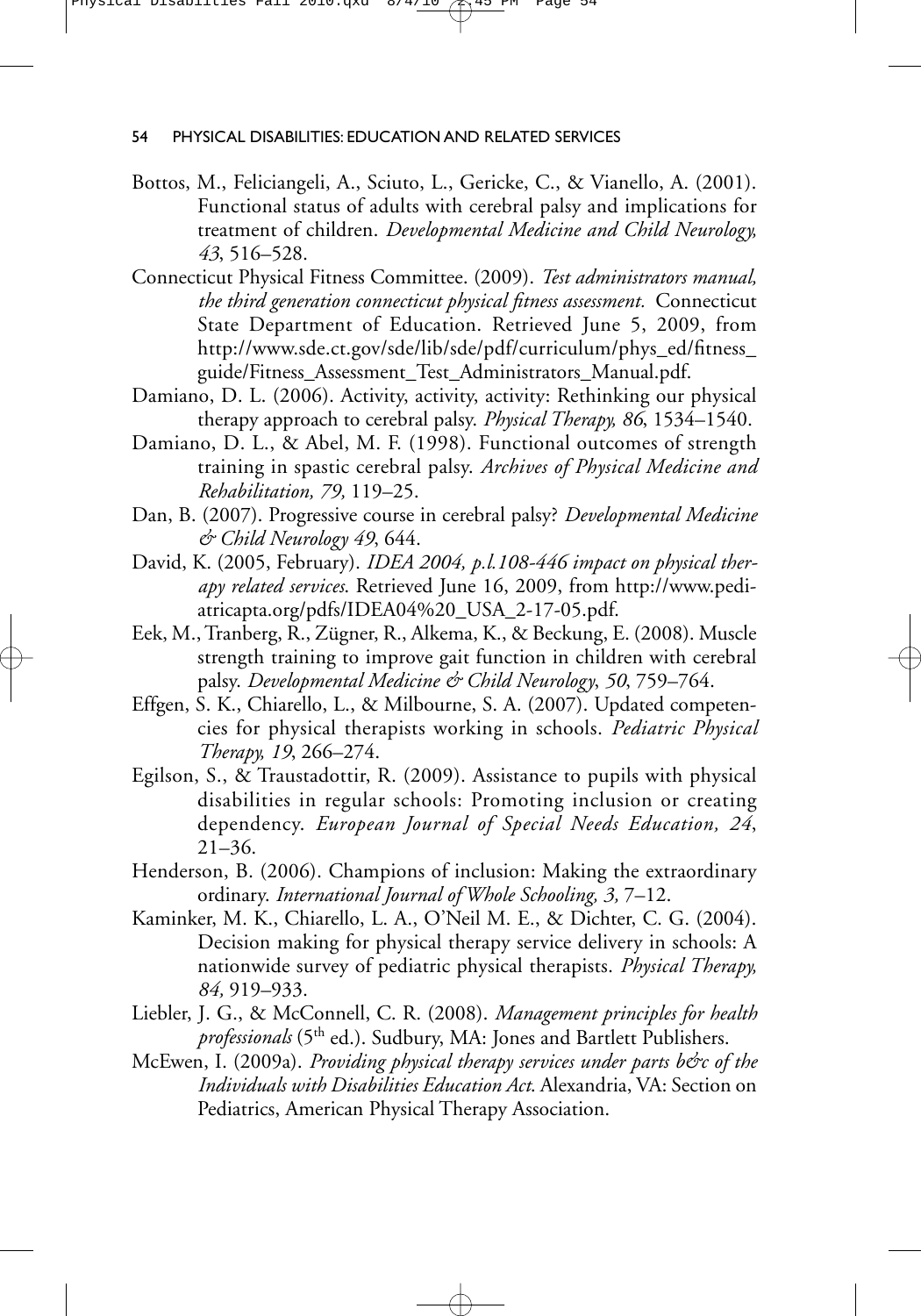- McEwen, I. (2009b). *Writing case reports: A how-to manual for clinicians* (3rd ed.). Alexandria, VA: American Physical Therapy Association.
- National Center on Physical Activity and Disability. (2009). Maintaining or improving fitness in childhood disorders. Retrieved on September 1, 2009, from http://www.ncpad.org/exercise/fact\_sheet.php?sheet= 378&view=all&print=yes.
- Park, E. S., Park, C. I., Cho S. R., Na, S. I., & Cho, Y. S. (2004). Colonic transit time and constipation in children with spastic cerebral palsy. *Archives of Physical Medicine and Rehabilitation, 85*, 453–456.
- Rapport, M. J., Stelzner, D., & Rodriquez, J. (2007). The doctor of physical therapy degree: A new curriculum for a new degree. *Physical Disabilities: Education and Related Services, 26*, 63–76.
- Roach, S. (2005). *Pharmacology for health professionals*. USA: Lippincott Williams & Wilkins.
- Rosenbaum, P., & Stewart, D. (2004). The World Health Organization international classification of functioning, disability, and health: A model to guide clinical thinking, practice, and research in the field of cerebral palsy. *Seminars in Pediatric Neurology, 11,* 5–10.
- Schenkman, M., Deutsch, J. E., & Gill-Body, K. M. (2006). An integrated framework for decision making in neurologic physical therapist practice. *Physical Therapy, 86,* 1681–1702.
- Schreiber, J., Stern, P., Marchetti, G., Provident, I., & Turocy, P. S. (2008). School-based pediatric physical therapists' perspectives on evidencebased practice. *Pediatric Physical Therapy, 20*, 292–302.
- Shields, N., Murdoch, A., Loy, Y., Dodd, K. J., & Taylor, N. F. (2006). A systematic review of the self-concept of children with cerebral palsy compared with children without disability. *Developmental Medicine & Child Neurology, 48*, 151–157.
- Subcommittee on Education Reform of the Committee on Education and the Workforce. (2005). *IDEA guide to frequently asked questions.* Retrieved October 1, 2009, from http://www.agbell.org/docs/ pipefile.pdf.
- Thompson, C. R. (2007). *Prevention practice: A physical therapist's guide to health, fitness, and wellness*. Thorofare, NJ: SLACK Incorporated.
- Unger, M., Faure, M., & Frieg, A. (2006). Strength training in adolescent learners with cerebral palsy: A randomized controlled trial. *Clinical Rehabilitation, 20,* 469–477.
- U.S. Department of Health and Human Services Physical Activity Guidelines Advisory Committee. (2008). *Physical Activity Guidelines Advisory Committee Report, 2008*. Washington, DC: U.S. Department of